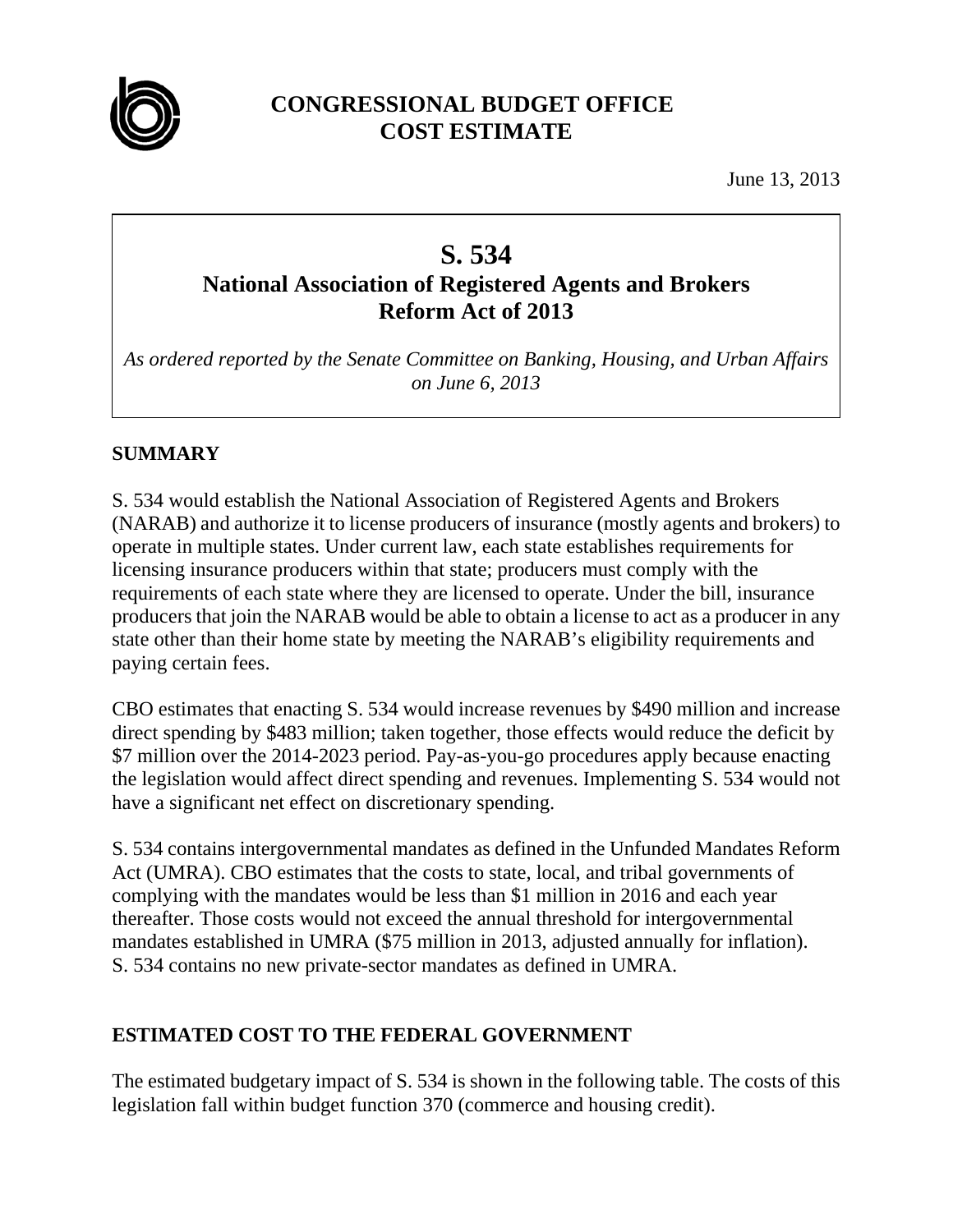|                                   | By Fiscal Year, in Millions of Dollars |               |      |                                                                                    |          |          |          |          |          |          |               |               |
|-----------------------------------|----------------------------------------|---------------|------|------------------------------------------------------------------------------------|----------|----------|----------|----------|----------|----------|---------------|---------------|
|                                   | 2014                                   | 2015          | 2016 | 2017                                                                               | 2018     | 2019     | 2020     | 2021     | 2022     | 2023     | 2014-<br>2018 | 2014-<br>2023 |
|                                   |                                        |               |      | <b>CHANGES IN DIRECT SPENDING</b>                                                  |          |          |          |          |          |          |               |               |
| <b>Estimated Budget Authority</b> | 1                                      | 2             | 53   | 56                                                                                 | 57       | 59       | 61       | 64       | 67       | 70       | 169           | 490           |
| <b>Estimated Outlays</b>          |                                        | $\mathcal{L}$ | 47   | 55                                                                                 | 57       | 59       | 61       | 64       | 67       | 70       | 162           | 483           |
|                                   |                                        |               |      | <b>CHANGES IN REVENUES</b>                                                         |          |          |          |          |          |          |               |               |
| <b>Estimated Revenues</b>         | $\theta$                               | $\theta$      | 56   | 56                                                                                 | 57       | 59       | 61       | 64       | 67       | 70       | 169           | 490           |
|                                   |                                        |               |      | NET DECREASE IN THE DEFICIT FROM<br><b>CHANGES IN DIRECT SPENDING AND RECEIPTS</b> |          |          |          |          |          |          |               |               |
| Impact on Deficit                 | 1                                      | 2             | $-9$ | $-1$                                                                               | $\theta$ | $\Omega$ | $\theta$ | $\Omega$ | $\theta$ | $\theta$ | $-7$          | $-7$          |

Note: CBO estimates that implementing S. 534 would not have a significant net effect on discretionary spending.

#### **BASIS OF ESTIMATE**

CBO expects that cash flows related to the NARAB would be recorded in the budget as revenues and direct spending because the association's authority would exist only through a preemption of states' power to regulate the licensing of insurance producers. This preemption would stem from an exercise of the sovereign power of the federal government.

Under the current regime for licensing insurance producers, a producer who wishes to operate in more than one state must meet the licensing requirements in each of those states and pay the appropriate licensing fees. The National Insurance Producer Registry (NIPR), an affiliate of the National Association of Insurance Commissioners (NAIC), facilitates that multi-state licensing process by providing a single portal to submit applications and pay licensing fees. Under S. 534, an insurance producer who meets the eligibility requirements established by the NARAB and becomes a member would be eligible to sell insurance in any state where the member pays the appropriate state licensing fee. In 2012, approximately 2.4 million active insurance producers used the services of the NIPR; about 1.7 million of those producers were licensed in only one state. CBO expects that the NARAB's membership base would be made up of some, but not all, of the remaining active producers (approximately 730,000) because we expect that some producers operating in multiple states would find it cost-effective to forgo membership in the NARAB and follow each state's licensing procedures.

For this estimate, CBO assumes that S. 534 will be enacted near the start of fiscal year 2014.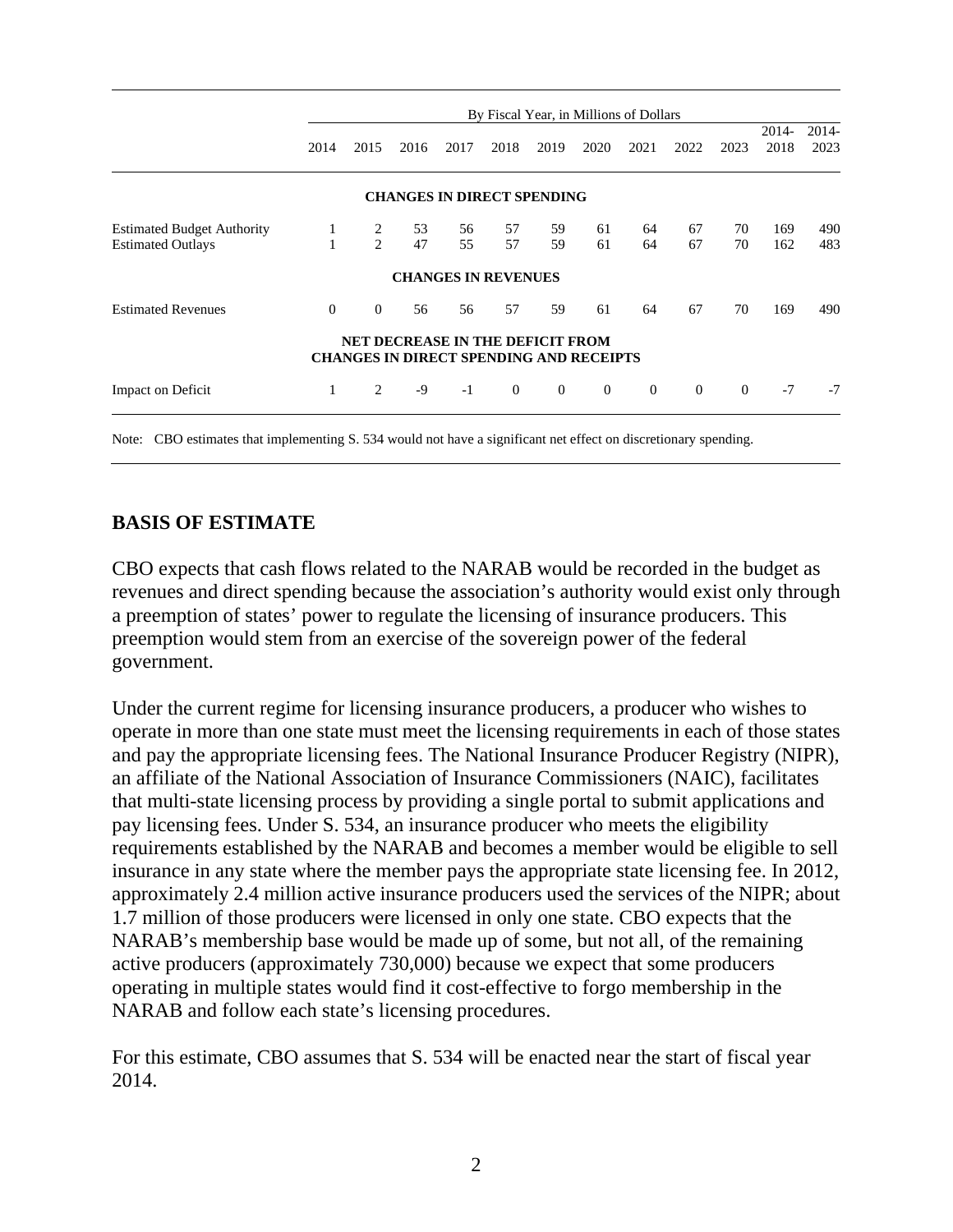## **Direct Spending**

Under S. 534, the NARAB would be responsible for establishing eligibility requirements for membership in the association, evaluating applicants' eligibility for membership*,* and managing licensing requirements for members. S. 534 would direct the NARAB to establish separate classes of membership for businesses and individuals and require members to meet certain continuing education requirements.

The bill would authorize the NARAB to establish a system that simplifies the process of notifying a state of a producer's intent to operate there and paying the required fees. Similarly, S. 534 would authorize the NARAB to create a database to centralize information about regulatory actions taken by states against insurance producers. Currently, the NIPR offers services that streamline the process to apply for a nonresident license. Similarly, the NAIC maintains a database of state regulatory actions. The bill would allow the NARAB to establish those capabilities or make use of the systems already in place.

The bill would provide at least two years from the date of enactment for the association to set up operations. During that time, the NARAB would be authorized to borrow funds from the public to cover start-up costs, which would be repaid from membership fees.

Based on information about the cost to operate similar professional organizations, CBO estimates that enacting S. 534 would increase direct spending by \$483 million over the 2014-2023 period to cover start-up, staffing, and operating costs of the association.

## **Revenues**

S. 534 would authorize the NARAB to charge members fees to cover the cost of operating the organization. CBO assumes that the NARAB would use its authority to borrow funds to organize and begin its operations before membership fees could be collected. CBO estimates that collecting those fees would increase revenues by \$490 million over the 2014-2023 period.

#### **Spending Subject to Appropriation**

Under S. 534, membership in the NARAB would be available to insurance producers who have undergone a background check conducted by the Attorney General. Applicants that have undergone a similar background check within two years of submitting an application to the NARAB would be exempt from this requirement. Otherwise, the NARAB would be authorized to request such background checks as part of its review of an applicant's eligibility.

The bill would direct the Attorney General to establish regulations to implement this new requirement and to collect fees to carry out background checks. We expect that those fees would be classified as offsetting collections and would be credited to the salaries and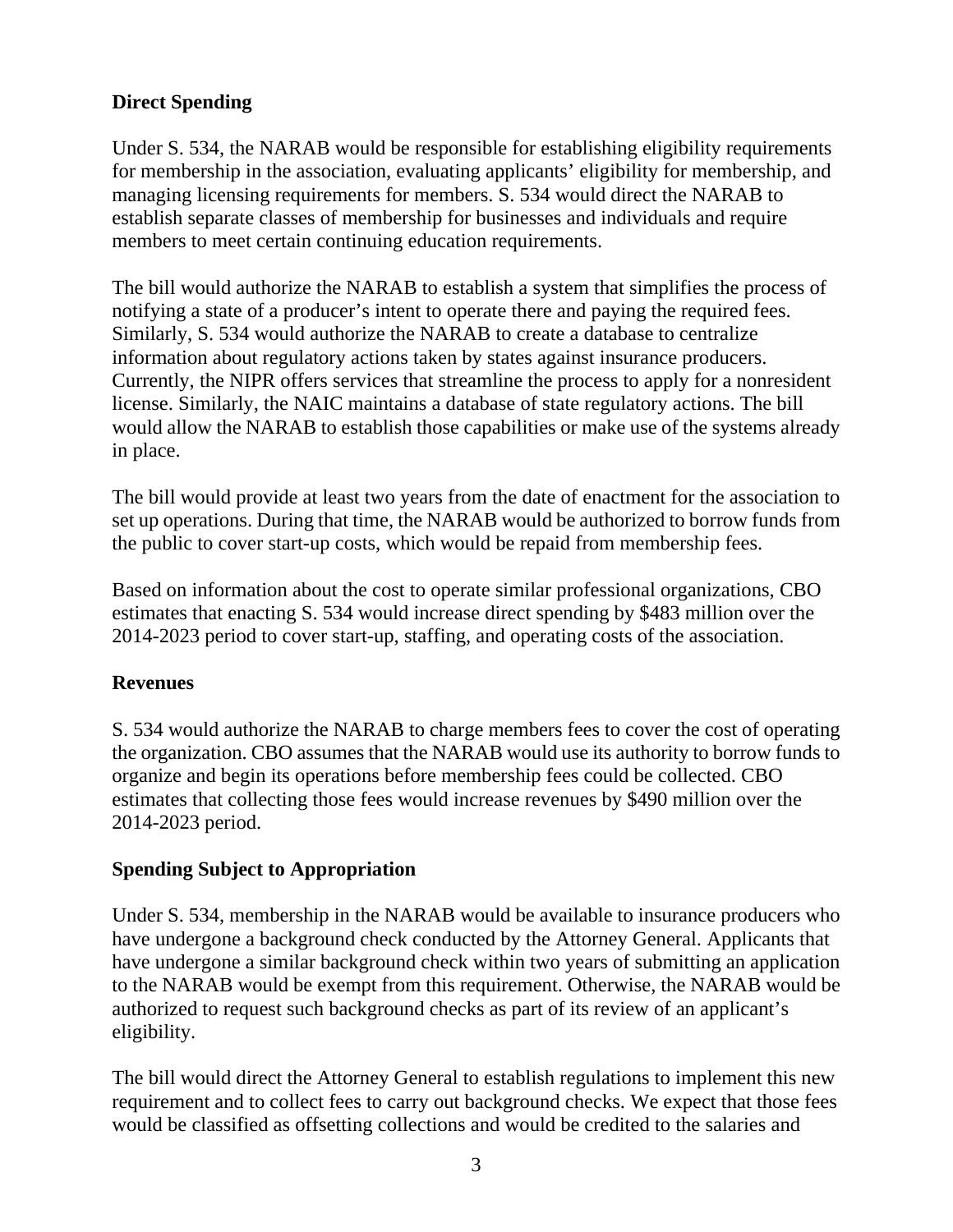expenses appropriation of the Federal Bureau of Investigation (FBI). This is the same budgetary treatment accorded to fees currently collected by the FBI for similar purposes. CBO estimates that the collections and spending of those fees would have no significant effect on net discretionary spending in any year.

#### **PAY-AS-YOU-GO CONSIDERATIONS**

The Statutory Pay-As-You-Go Act of 2010 establishes budget-reporting and enforcement procedures for legislation affecting direct spending or revenues. The net changes in outlays and revenues that are subject to those pay-as-you-go procedures are shown in the following table.

**CBO Estimate of Pay-As-You-Go Effects for S. 534 as ordered reported by the Senate Committee on Banking, Housing, and Urban Affairs on June 6, 2013** 

|                                                          | By Fiscal Year, in Millions of Dollars |               |                     |          |          |                                                    |                |                |                |          |          |            |                    |
|----------------------------------------------------------|----------------------------------------|---------------|---------------------|----------|----------|----------------------------------------------------|----------------|----------------|----------------|----------|----------|------------|--------------------|
|                                                          | 2013                                   | 2014          | 2015                | 2016     | 2017     | 2018                                               | 2019           | 2020           | 2021           | 2022     | 2023     | 2018       | 2013-2013-<br>2023 |
|                                                          |                                        |               |                     |          |          | <b>NET INCREASE OR DECREASE (-) IN THE DEFICIT</b> |                |                |                |          |          |            |                    |
| Statutory Pay-As-You-Go Impact                           | $\overline{0}$                         | 1             | 2                   | -9       | $-1$     | $\overline{0}$                                     | $\overline{0}$ | $\overline{0}$ | $\overline{0}$ | $\theta$ | $\theta$ | $-7$       | $-7$               |
| Memorandum:<br>Changes in Outlays<br>Changes in Revenues | $\theta$<br>$\Omega$                   | 1<br>$\theta$ | 2<br>$\overline{0}$ | 47<br>56 | 55<br>56 | 57<br>57                                           | 59<br>59       | 61<br>61       | 64<br>64       | 67<br>67 | 70<br>70 | 162<br>169 | 483<br>490         |

## **ESTIMATED IMPACT ON STATE, LOCAL, AND TRIBAL GOVERNMENTS**

S. 534 contains intergovernmental mandates as defined in UMRA because it would preempt state laws and impose a notification requirement on state insurance regulators. CBO estimates that the aggregate cost of intergovernmental mandates in the bill would be less than \$1 million in 2016 and each year thereafter. Those costs would not exceed the annual threshold for intergovernmental mandates established in UMRA (\$75 million in 2013, adjusted annually for inflation).

#### **Registration with Secretaries of State**

Under current law, about 10 states require nonresident insurance producers to register with their respective secretaries of state, and to pay fees. The bill would prohibit states from imposing this requirement and from collecting those fees. Based on the number of producers that are currently registered in states that impose this requirement, CBO estimates that the states would lose less than \$1 million in fee revenue in 2016 and each year thereafter.